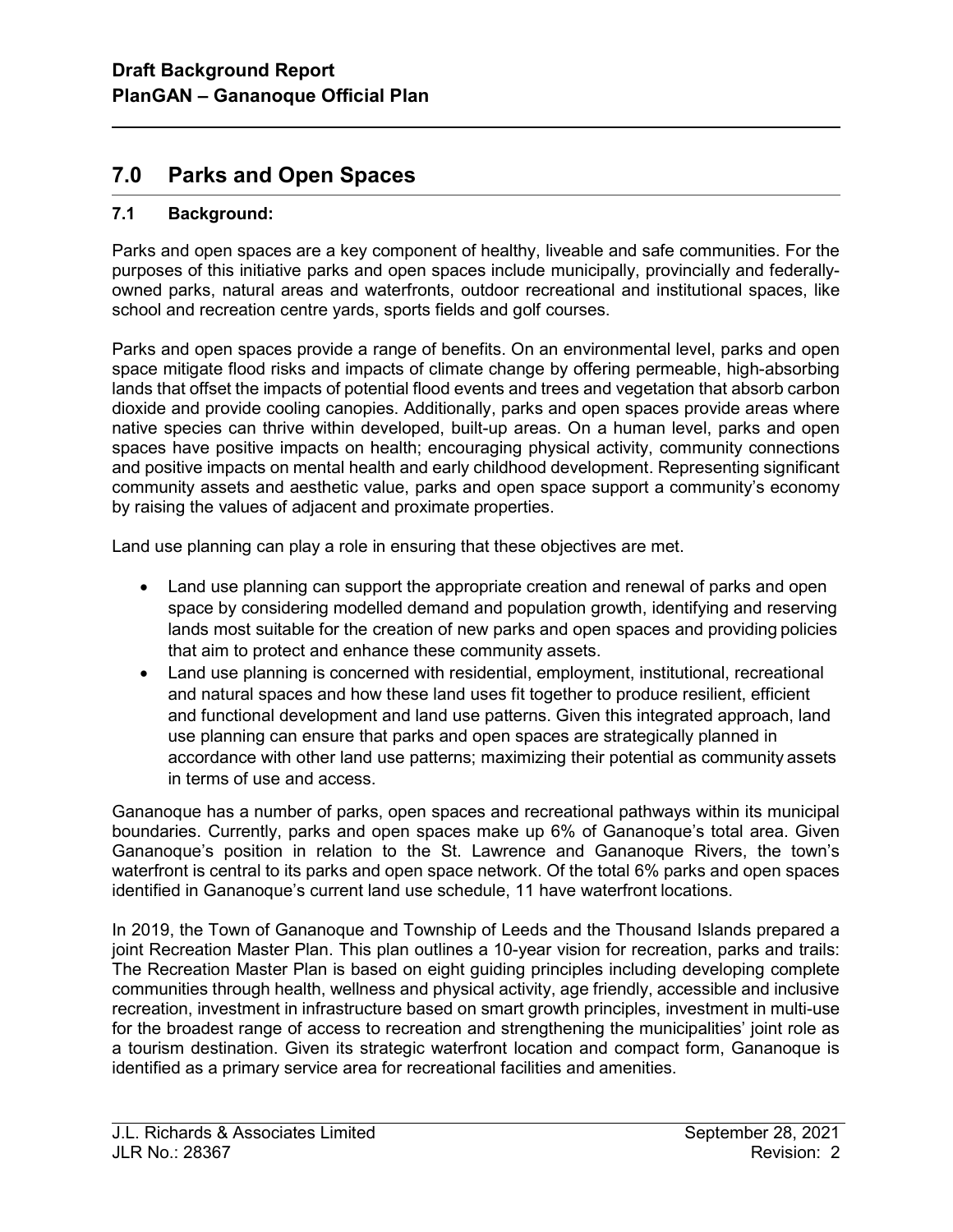l

The Recreation Master Plan includes many service based recommendations for recreational infrastructure in both communities, including some that have land use planning implications. For example, the Recreation Master Plan recommends that consideration be given to expanding the Lou Jeffries Park property boundary to the north to make more effective use of the site and reinforce its role as a regional recreational hub. In terms of parkland, the report states that Gananoque's existing parkland provision standard is 2.23 hectares of parkland/1000 residents. The Plan recommends a minimum parkland provision standard of 3.0 hectares/1000 residents, moving forward. Given the difference between the existing and recommended parkland provision standard, and anticipated population growth described in Section 2, Gananoque will need to increase the amount of parkland provided by approximately 7 hectares to meet the recommended parkland provision standard.

The Recreation Master Plan makes the following observations:

- The parkland dedication policies in the Official Plan be updated as part of the review of the Official Plan.
- Gananoque should focus its efforts on obtaining cash in lieu of parkland as the preferred method of parkland dedication for new developments in order to pool resources to acquire large park parcels that can be used for a variety of active and passive recreation uses or improvement of existing facilities;
- Parkland acquisition in areas of growth and future developments must be considered based on their connectivity to existing parks, open space and trail systems, street frontage and ease of accessibility. It should also be of sufficient size and configuration to allow for the development of a variety of active and passive amenities, with priority given to larger parks.

The Recreation Master Plan makes the following relevant recommendations:

- Maximize the supply of available parkland through a range of strategies, including dedication by development, donations, accessing grants, land trusts, conversation easements, land exchange, partnerships, agreements and direct purchase.
- Consider acquisition of undevelopable open space areas through the development process and other means of securement to provide opportunities for enhanced conservation, and compatible public access and linkages to parks, trails and open spaces, per the Planning Act. This land should not be accepted as part of the parkland dedication requirement.
- Continue to consider cash-in-lieu of parkland and acquisition of additional parkland by other means where land acquired through dedication by development is insufficient in size or shape for the intended park function.
- Continue to require parkland dedication through Official Plan policy, as prescribed in the Planning Act, including alternative conveyance requirements, through physical parkland acquisition or cash-in-lieu of parkland. Update relevant policies within the Official Plan to conform with the changes to the Planning Act.

Since the Official Plan came into effect, the legislative and regulatory framework governing parkland dedication was updated by the Province of Ontario through the above-described More Homes, More Choice: Ontario's Housing Supply Action Plan, Bill 108, More Homes More Choice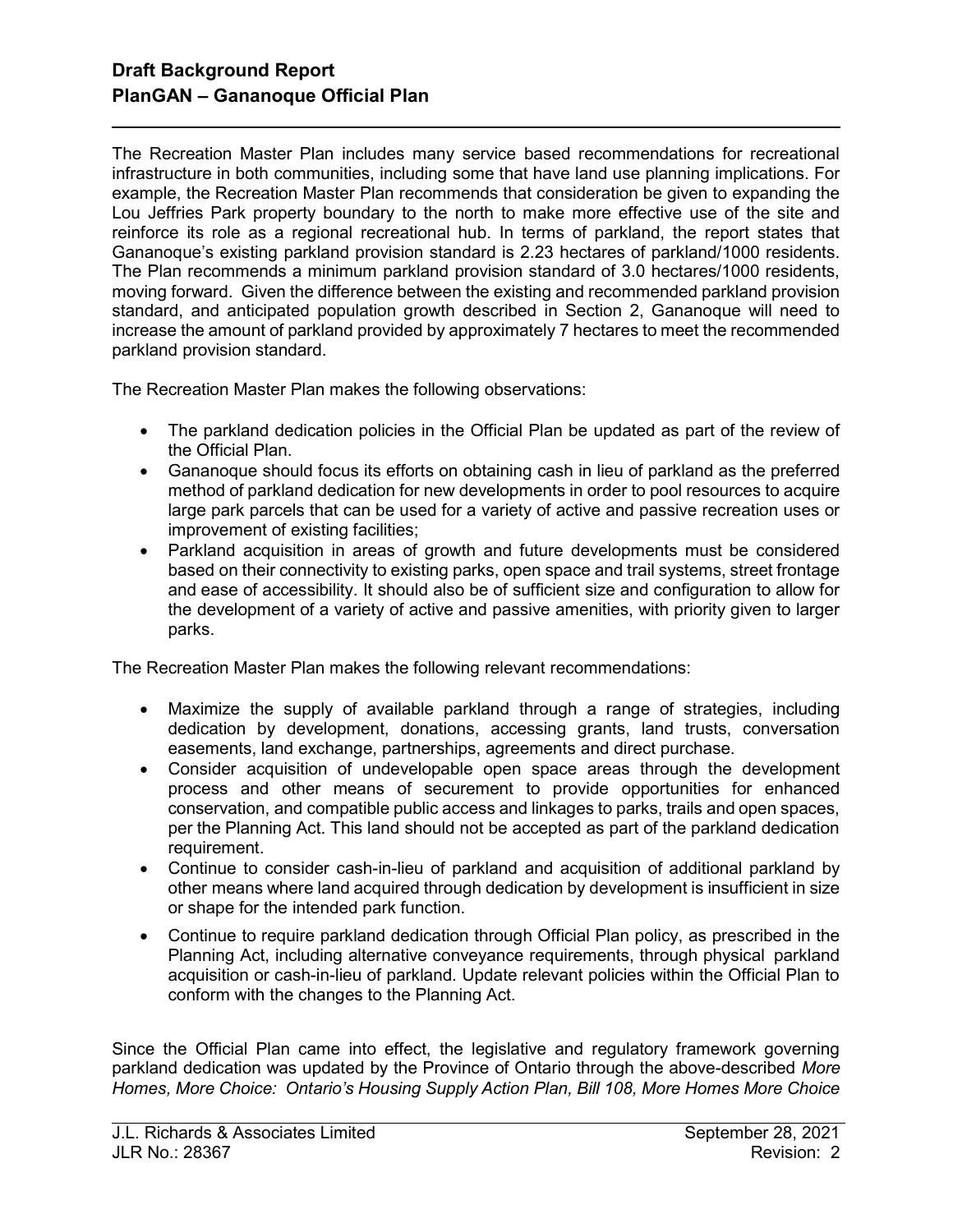Act, Bill 197 COVID-19 Economic Recovery Act and O.Reg 509/20. Initially, the Government proposed to integrating parkland dedication, cash-in-lieu of parkland, development charges and Section 37 benefits into a single Community Benefit Charge. The outcome of this process is that Community Benefit Charges replace Section 37 benefits, while development charges, parkland dedication and cash-in-lieu remain separate requirements.

# 7.2 The Land Use Planning Framework

# 7.2.1 The Planning Act

l

The Planning Act requires that municipalities have regard to the adequate provision and distribution of educational, health, social, cultural and recreational facilities when making decisions that affect land use planning matters.

The Planning Act permits municipalities to acquire parkland or cash-in-lieu of parkland through Section 42 of the Act or Section 51.1 of the Act.

Section 42(1) of the Act states that as a condition of the development or redevelopment of land, the council of a local municipality may, by by-law applicable to the whole municipality or to any defined area or areas thereof, require that land in an amount not exceeding, in the case of land proposed for development or redevelopment for commercial or industrial purposes, 2 percent and in all other cases 5 percent of the land be conveyed to the municipality for park or other public recreational purposes.

Section 42 (3) of the Act states that, subject to 42(4), as an alternative to requiring the conveyance provided for in subsection (1), in the case of land proposed for development or development for residential purposes, the by-law may require that land be conveyed to the municipality for a park or other public recreational purposes at a rate of 1.0 hectare for each 300 dwelling units proposed or at such lesser rate as may be specified in the by-law.

Section 42(4) of the Act states that this alternative requirement may not be provided for in a bylaw passed under this section unless there is an official plan in effect in the local municipality that contains specific policies dealing with the provision of lands for park or other public recreational purposes and the use of the alternate requirement. The creation of these policies is contingent upon the creation of a parks plan that examines the need for parkland in the municipality (subsection 42(4.1)) that was meets the consultation standards established in subsection 42(4.2)).

Section 42(6) of the Act states that if a rate established by subsection (1) applies, the council may require a payment in lieu, to the value of the land otherwise required to be conveyed.

Section 42(6.0.1) of the Act states that if a rate established by subsection (3) applies, the council may require a payment in lieu, calculated by using a rate of one hectare for each 500 dwelling units proposed or such lesser rate that may be specified in the by-law.

Section 42(6.2)(6.3) allows a municipality to establish a reduction in the cash in lieu payment for proposed redevelopment projects, should the municipality choose to.

Section 42(6.4) states that the value of the land shall be determined as of the day before the day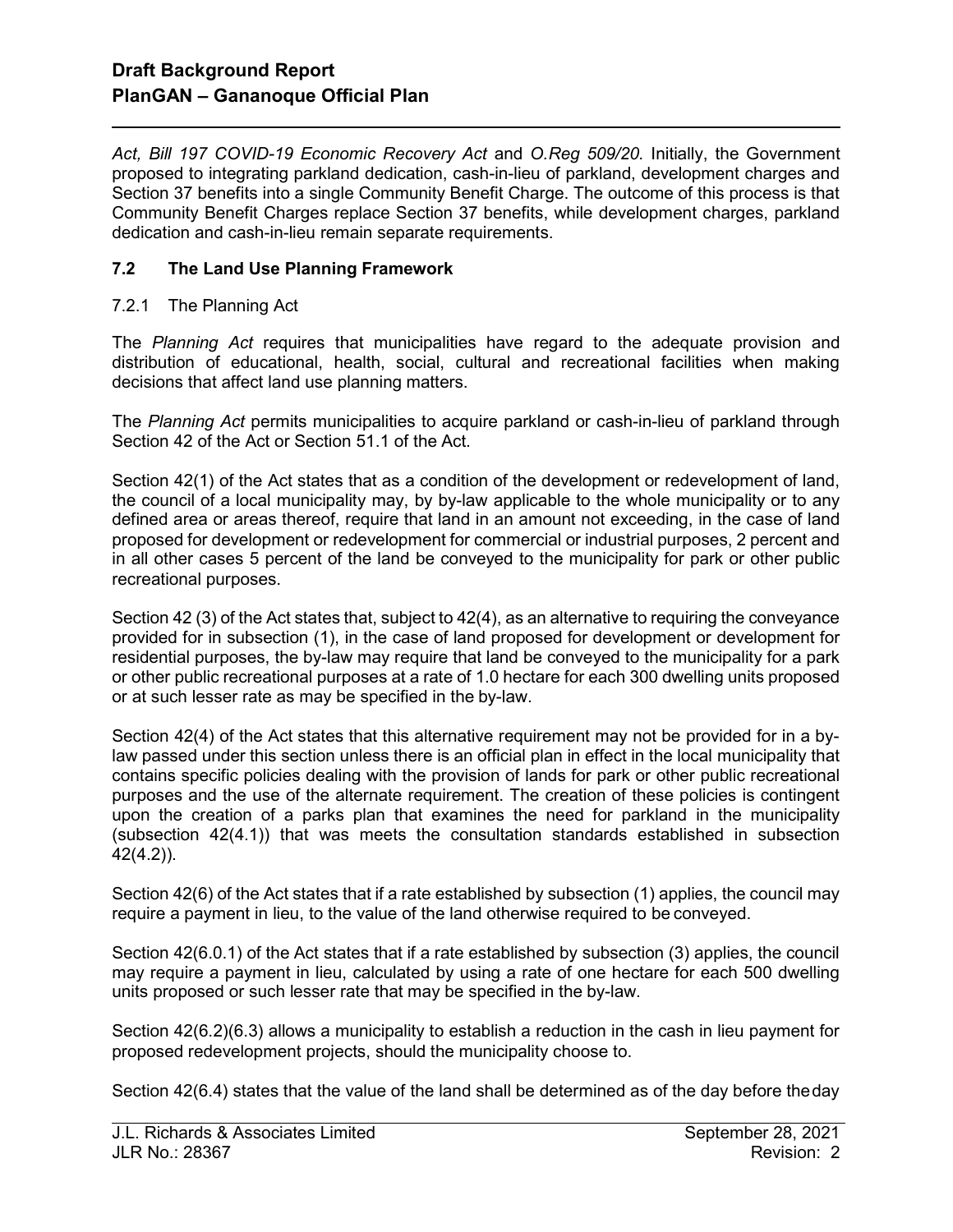the building permit is issued.

l

Section 42(7) states that if land has or is required to be conveyed for parkland through this section or the land division provisions of the Act, no additional conveyance or payment may be required from subsequent development or redevelopment unless there is an increase in density or land originally proposed for industrial or commercial purposes, is now being proposed for another purpose.

The provisions in Section 51.1 of the Act are similar to the above requirements, except that they are enabled as conditions in the context of land division (i.e. subdivision, condominium and consent) and the valuation of the land occurs on the day before draft approval is received. In addition, if a municipality has imposed a standard 2 or 5 percent parkland dedication, it may require payment in lieu.

### 7.2.2 The Provincial Policy Statement

Policy 1.1.1 b) states that healthy, liveable and safe communities are sustained by accommodating … recreation, park and open space, and other uses to meet long-term needs.

Policy 1.5.1 states that healthy, active communities should be promoted by: planning public streets, spaces and facilities to be safe, meet the needs of pedestrians, foster social interaction and facilitate active transportation and community connectivity; planning and providing for a full range and equitable distribution of publicly-accessible built and natural settings for recreation, including facilities, parklands, public spaces, open space areas, trails and linkages, and, where practical, water-based resources; providing opportunities for public access to shorelines; and recognizing provincial parks, conservation reserves, and other protected areas, and minimizing negative impacts on these areas.

### 7.2.3 The Official Plan

The Official Plan has a number of policies that directly relate to parks and open spaces. The Official Plan's Lowertown's Natural Heritage Features identifies waterfront parks and open spaces as essential for the preservation of natural and biological features, through their integration in Gananoque's open space and parks plans.

Parks and open spaces are identified on Schedule E, including a number of recreational pathways linking these spaces. Notably, the existing recreational pathways provide many access points to both the St. Lawrence River and Gananoque River waterfronts. Recreational pathways and the connections they provide represent a key aspect and strength of Gananoque's park and open space network.

The Official Plan identifies public access and public use of shoreline parks and open spaces as a priority. Additional efforts will be made to preserve natural features along the waterfront, acquire additional waterfront lands and pathways, enhance existing spaces and facilities and improve general access (i.e. pedestrian, cyclist and motorist access).